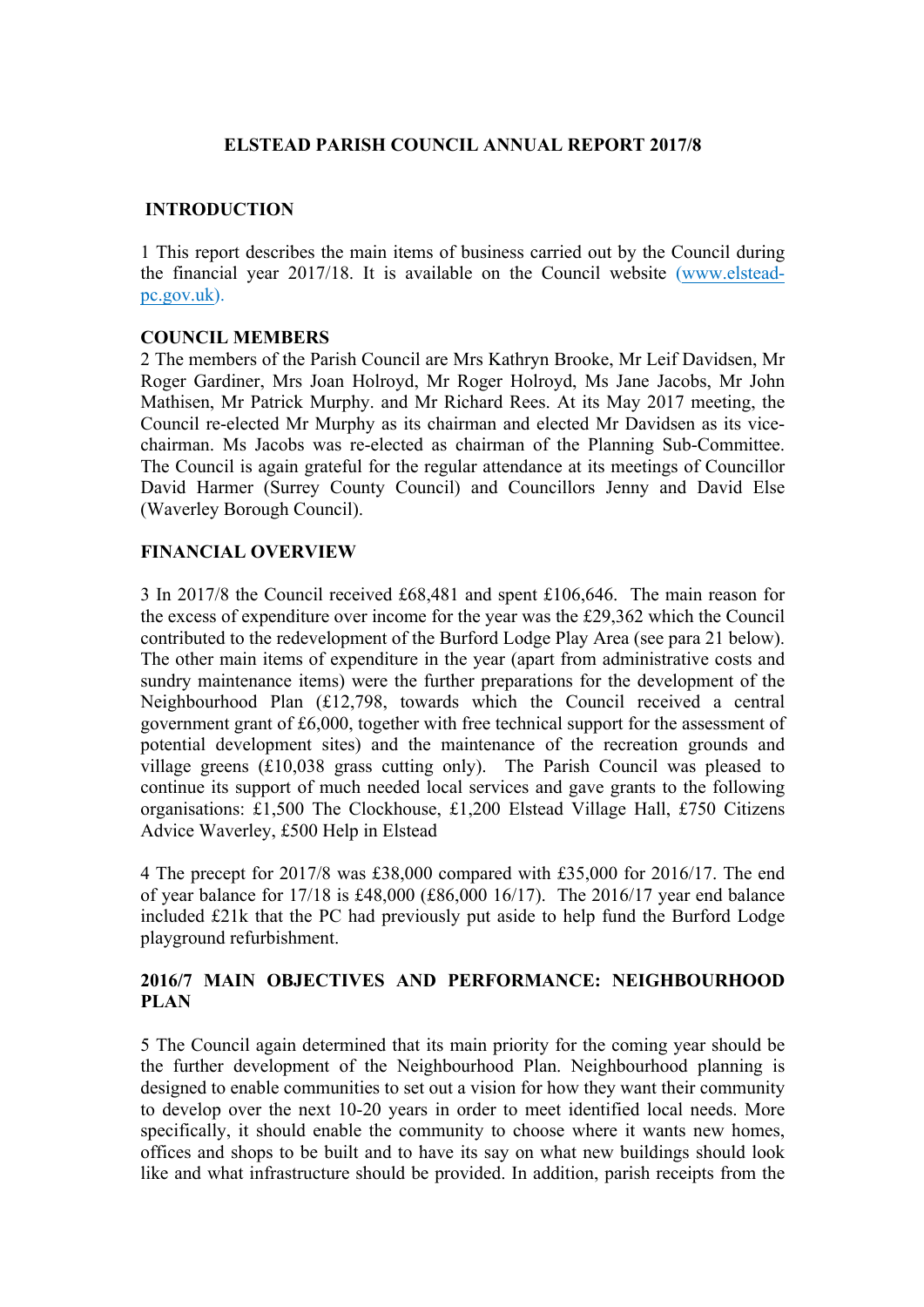new Community Infrastructure Levy will be increased (from 15% of levy receipts to 25%) for parishes with Neighbourhood Plans.

6 Early in 2015, following a well-attended public meeting, Elstead and Peper Harow parishes jointly submitted to Waverley Borough Council (WBC) a proposal for the designation of a Neighbourhood Plan area covering the whole of the parish of Elstead together with the Weyburn-Tanshire area of Peper Harow. This designation was approved by WBC following the required statutory consultation process

7 In parallel, 5 working groups were set up, consisting both of Parish Council members and parishioners, whose remit was to decide what should be included in the plan under 4 headings: environment; heritage and design; housing and community facilities; transport, parking, utilities and services; and employment. A fifth group had the specific remit of identifying the best use of the former (now derelict) Federal Mogul site on the boundary of Peper Harow and Elstead Parishes. The work of the groups has been co-ordinated by a Steering Group chaired by Councillor Jacobs (Vice Chairman Dawn Davidsen), assisted by an experienced consultant in neighbourhood planning, Ms Angela Koch..

8 At a further well-attended public meeting held in July 2015, the 5 working groups reported back on the progress to date. This consisted in the main of information gathering and the identification of key issues. The meeting provided a further opportunity to obtain feedback from parishioners on whether they agreed the working groups were proceeding in the right direction. In the main, the feedback proved to be extremely positive.

9 The next step was the development of an extensive questionnaire covering all of the main issues identified by the working groups in the light of the feedback from parishioners. This was circulated in hard copy form to all households in December 2015 and at the same an on-line version was made available. Responses were received for 557 individuals living or working in the Neighbourhood Plan area – a most encouraging response which indicated a high level of public involvement in the planning process.

10 The responses to the questionnaire were analysed and were presented at a further public meeting held in July 2016. Following this consultation, a series of draft objectives were defined by the Neighbourhood Plan Steering Group (NPSG), covering housing, employment, transport, services, the environment and recreation. These formed the basis for a follow-up questionnaire which was again circulated to all households in the Neighbourhood Plan area in November 2016, which sought views on the draft objectives. The response from the public was again most encouraging and indicated strong support for each of the objectives.

11 In parallel with these activities, Waverley Borough Council (WBC) published in September 2016 Part 1 of its draft Local Plan (LPP1). This allocated to the Elstead and Weyburn NP area a target of a minimum of 150 new dwellings for the period 2013-32. Of these, 32 had already been built or were the subject of planning consents, and a further 69 were granted consent at the former Weyburn Works site in early 2017.The target of 150 dwellings was subsequently increased to 160 after public examination of the draft plan in late 2017. This means that the NP area will need to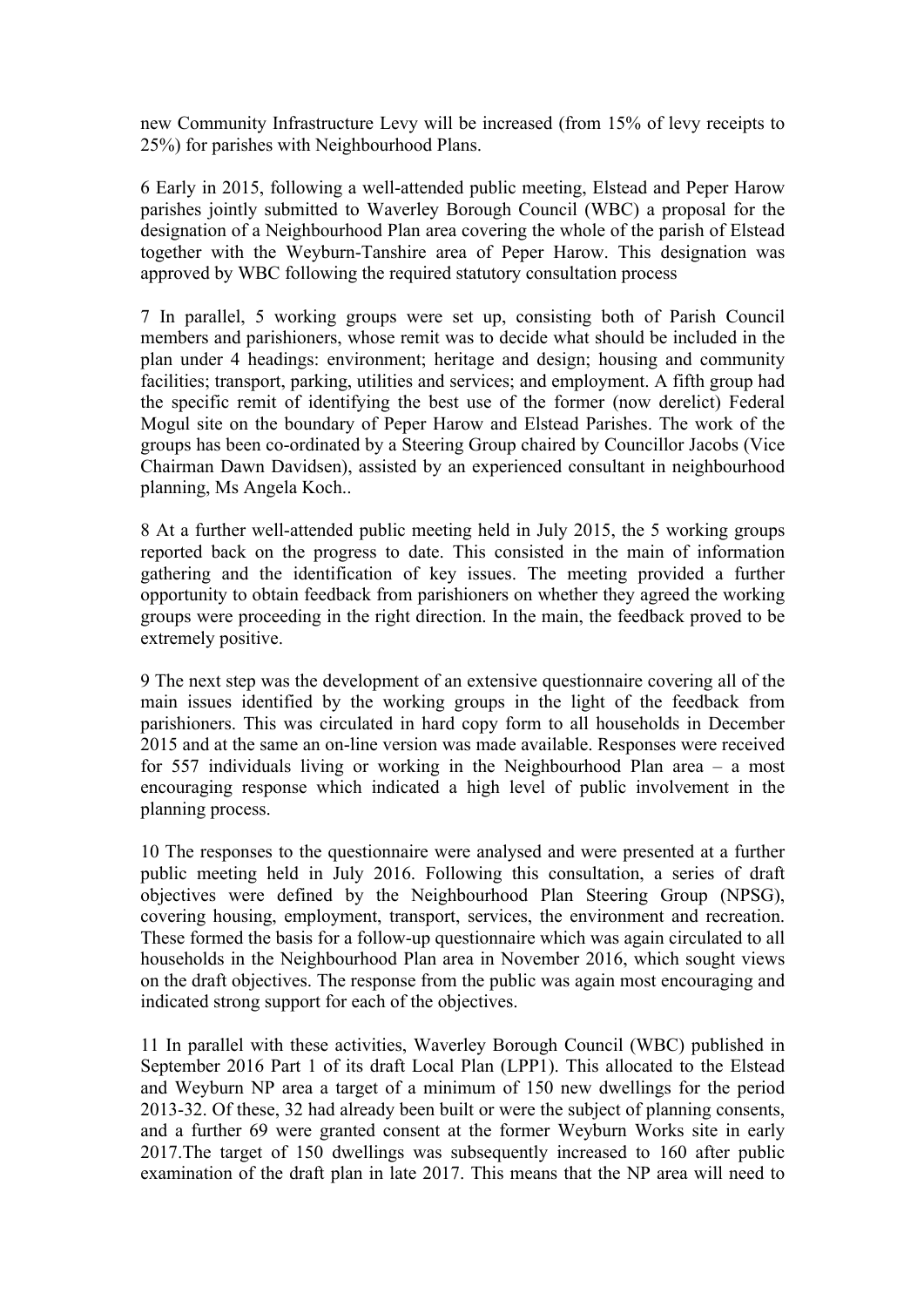find sites capable of accommodating some 60 or so dwellings, in addition to those already built or the subject of consent or allocated at the Weyburn site.

12 The NPSG intended itself to identify suitable sites. 8 sites were put forward by landowners, which were subject to assessment by a professional planning consultant, Aecom. From these 8 sites, the NPSG selected two (Sunray Farm, off West Hill, and the Croft, off Hookley Lane ) as the most appropriate and sustainable. These were then subject to assessment by the NPSG's professional planning consultant Angela Koch and by an experienced landscape design consultant, who together prepared outline designs for both locations. These plans were the subject of public design workshops held over 2 days in July 2017, followed by a well-attended public meeting at which views were sought both on the designs and on the merits of each of the 8 previously identified sites. The public response was overwhelmingly supportive of the 2 sites selected by the NPSG.

13 The NPSG and the Parish Council had previously notified WBC that it intended to include sites for housing in the NP. It also indicated that it wished to work closely with WBC in the latter's review of the Elstead Green Belt boundary, which would be determined as part of the Local Plan Part 2. (LPP2). All of the 8 sites are outside the settlement area and within the Green Belt and the assumption is that in order to be allocated for housing a site will need to be removed from the Green Belt.

14 The NPSG and the PC have over the past year held 4 meetings with WBC planners to discuss the two preferred sites (Sunray Farm and the Croft). WBC, for reasons which we find difficult to fathom, do not wish to see Sunray Farm removed from the Greene Belt and have proposed that a second site off Hookley Lane, at 4 Trees, should be developed instead. This is unacceptable to both the NPSG and the PC, for several sound planning reasons. We also believe the WBC proposal does not reflect the views of the majority of parishioners. As a result, we have regrettably been forced to conclude that in the face of WBC opposition to our preferred sites we can no longer include housing sites in our draft NP.

15 The issue of sites for housing will therefore fall to be determined through the development of Waverley's Local Plan Part 2 (Local Plan Part 1 having been adopted in February 2018). The NPSG and the PC will as part of this process continue to press for its preferred sites to be allocated and if necessary will pursue this matter at the public examination of the draft plan, should this become necessary. The NPSG has set up a sub-committee to assist in this work, membership of which is open to parishioners wishing to take part.

16 The NP process itself has continued alongside the consideration of sites for housing. The plan will comprise both policies relating to the future development of the village, together with a set of priority projects to be funded by receipts from the new Community Infrastructure Levy. The aim is to produce the first draft for public consultation shortly after Easter.

# **OTHER ISSUES**

#### **The Former Federal Mogul/Weyburn Works Site - Development**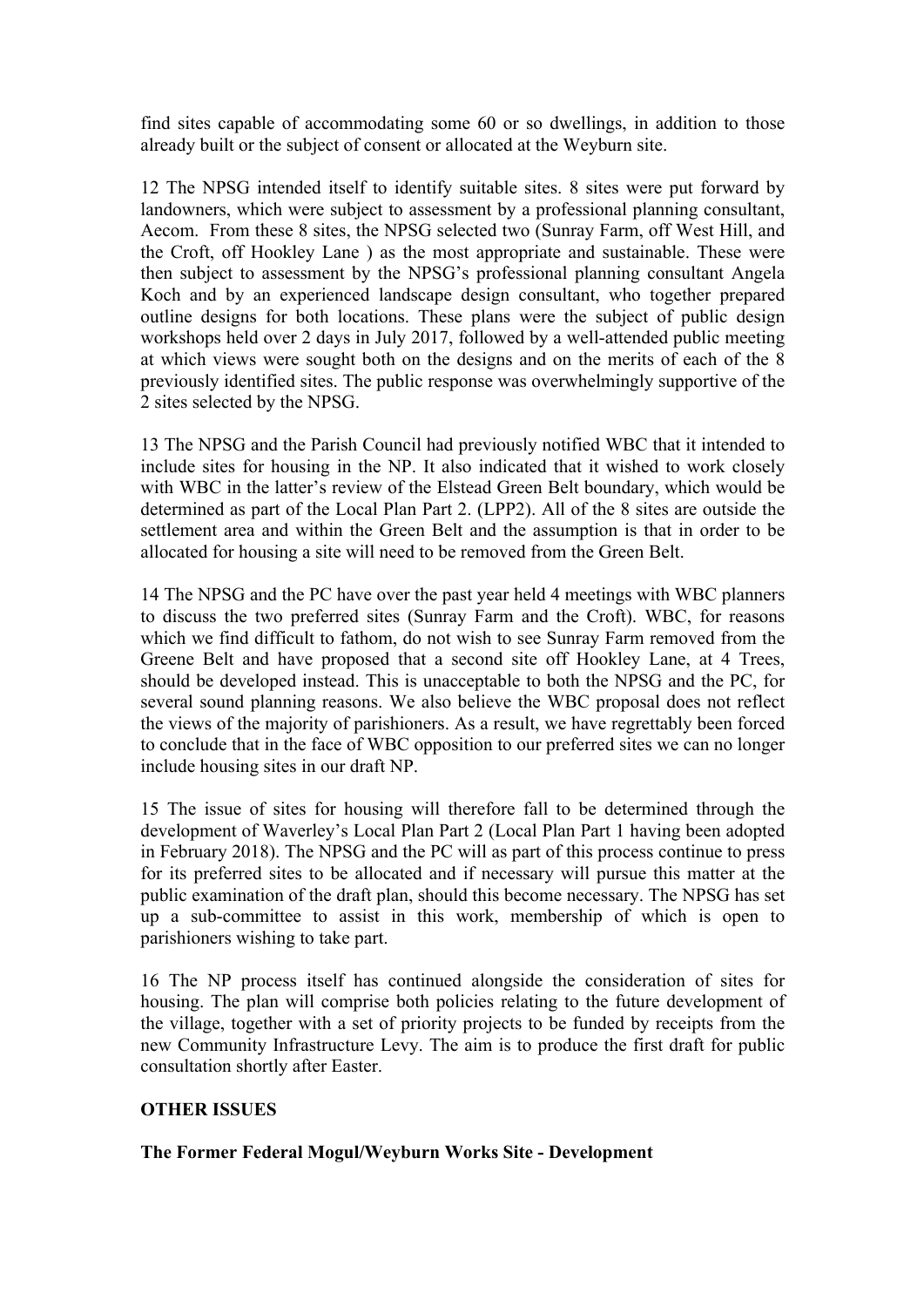17 The property developer Linden Homes, in association with the owners of the site (MMC2 Land and Regeneration) submitted in spring 2015 a planning application for the building of 69 dwellings, together with a care home, on the former Federal Mogul/Weyburn Works site, which is in both Peper Harow and Elstead parishes. This major former employment site, covering 8 acres, has been lying derelict since the works closed in 2008.

18 The developers' plans were refused by WBC planners in February 2015, but were granted consent on appeal early in 2017. Subsequently, the residential part of the site was sold to a different developer, Clarion Homes, late in 2017, on which the previous owner, MMC2, went into administration.

19 Clarion Homes is a charitable housing association and has indicated that it wishes to work closely with the local community in the development of the site. Elstead PC and Peper Harow representatives have already held 2 meetings with Clarion Homes, and the aim will be to set up a small liaison group involving both the charity and local representatives. It is expected that major work on the site will start in May 2018.

# **Planning Decisions by Waverley Borough Council.**

20 The Parish Council remains dissatisfied with the quality of several recent decisions taken by WBC planners which have affected the parish. These have been the subject of further meetings with WBC officers. It is clear that other parishes in the borough have similar concerns and have made similar representations. There is little evidence so far that WBC has taken positive action to improve matters and the Council will continue to monitor their performance closely.

# **Burford Lodge Play Area Redevelopment**

21 The redevelopment of the children's play area at Burford Lodge Recreation Ground was completed in July 2017. The new equipment comprises an aerial runway, a nest swing and a climbing wall with slide for younger children, all of which have proved to be very popular. The Parish Council is grateful for the donations received in support of this development from Waverley Borough Council, Surrey County Council, A.F Blakemore and Tesco's 'Bags of Help', which together totalled £3,500 and helped to reduce the net cost to the Council to £29,362.

# **Tree Survey**

22 The Parish Council's own land (the recreation grounds, play areas, village greens and the cemetery) accommodates a large number of mature trees whose condition needs to be monitored for safety reasons. The Council accordingly commissioned an expert survey of all its trees in 2017 in order to identify all those needing attention. A maintenance schedule has been drawn up and priority will be given to those trees needing urgent work for safety reasons.

#### **Maintenance of Rights of Way**

23 Surrey County Council has responsibility for the maintenance of rights of way (footpaths and bridleways) in the parish. But owing to constraints on available funds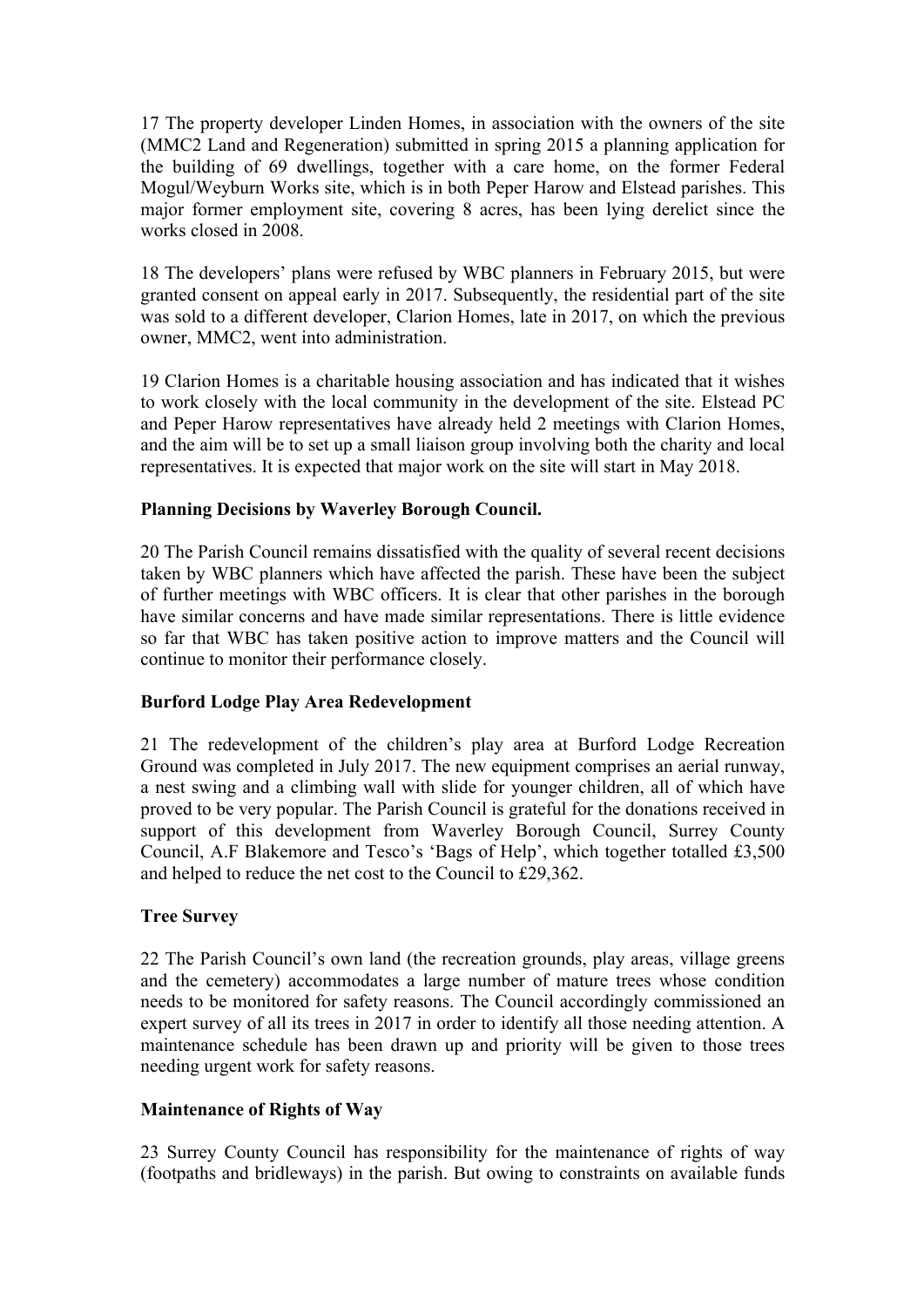over recent years, SCC has been unable to maintain the system in good repair. The Parish Council has therefore concluded that in the interests of parishioners it should be prepared to carry out repairs to key routes in the parish which would otherwise become difficult to access. Over the past year it has accordingly funded improvements to the well-used BW 113 at the end of Hookley Lane, at a cost of £2,200. It has also installed wooden bollards at the entrance to the bridleway to prevent illegal access by motor vehicles.

24 Footpath 64, which runs alongside the River Wey between the Mill and Fulbrook Lane, has been closed for several years following the partial collapse of the riverside bank. Again, this has been a popular and well-used route, which the Parish Council is anxious to see re-opened. It has been in discussion with SCC about a possible minor diversion which would retain the attractive riverside views. SCC are currently consulting the landowner about these proposals. The Parish Council has offered to fund works which might be necessary to facilitate the diversion.

# **Parish Council Contractor**

25 The Council's contractor, Richard Knight, continues to carry out minor maintenance and renovation works to its property in the village and to undertake other minor public works of importance to parishioners. Without exception, this work is carried out promptly, effectively and economically.

### **Parish Clerk**

.

28 The Parish Council is fortunate to have available to it the services of our Parish Clerk, Juliet (Jules) Williams. Jules has consistently provided excellent support to the Council over the past year, in spite of the heavy workload associated in particular with the Neighbourhood Plan process. I wish again to record our recognition of her efforts in this regard.

P W Murphy Chairman, Elstead Parish Council May 2018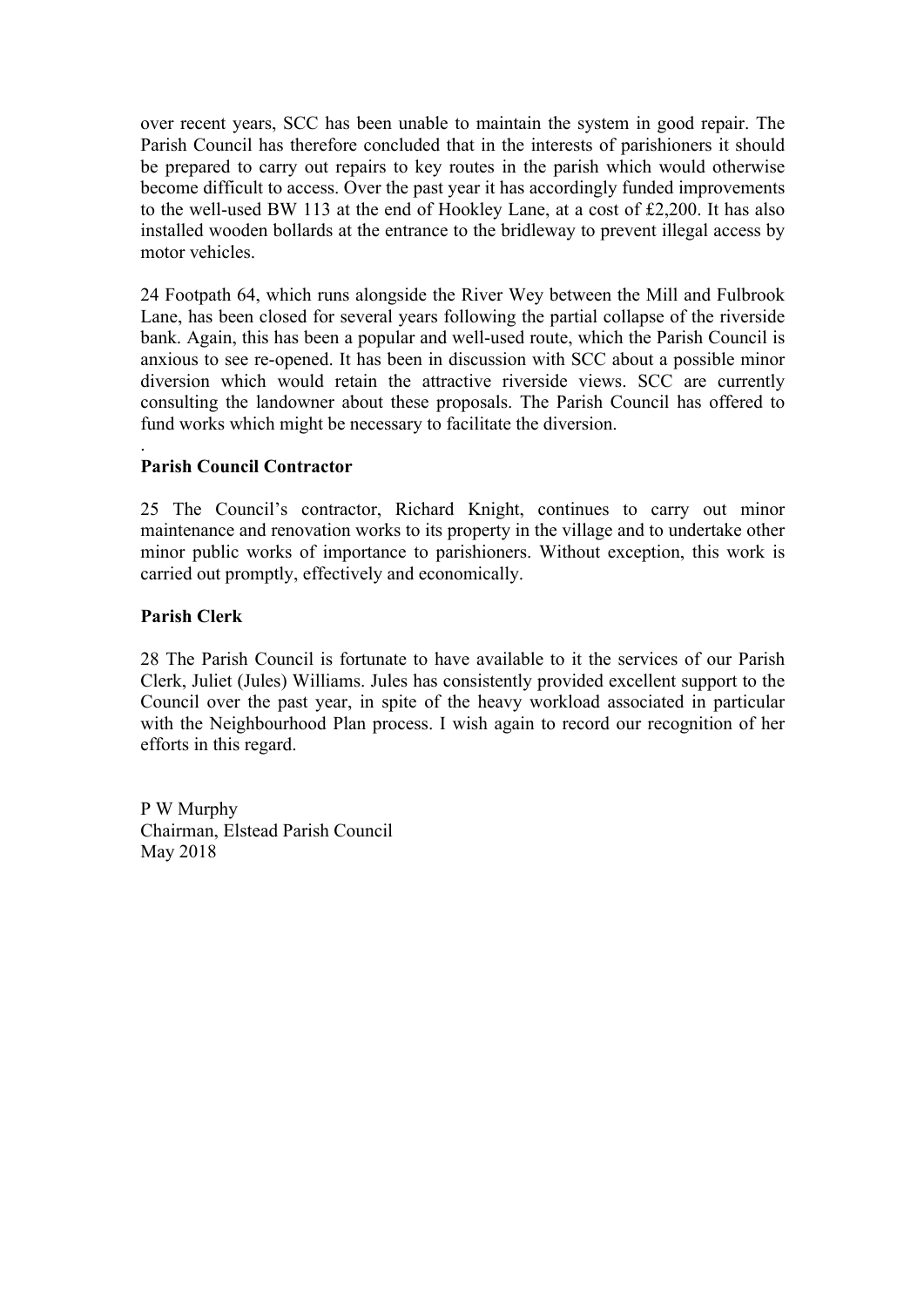| <b>Receipts &amp; Payments</b><br>Year end 31 March 2017 | <b>ACTIVITY</b>                                                       | <b>Receipts &amp; Payments</b><br>Year end 31 March 2018 |
|----------------------------------------------------------|-----------------------------------------------------------------------|----------------------------------------------------------|
|                                                          | <b>RECEIPTS</b>                                                       |                                                          |
| 0.00<br>7.79                                             | <b>Grant Aid</b><br>Interest/Dividends                                | £0.00<br>£9.21                                           |
| 37,655.00<br>1,838.76                                    | Precept<br><b>Thursley Road Trust Ground</b>                          | £38,000.00<br>£1,884.34                                  |
| 200.00                                                   | <b>EVAA</b>                                                           | £200.00                                                  |
| 1,865.00<br>0.00                                         | <b>Compensatory Grant</b><br><b>Local Support Grant</b>               | £3,360.00<br>£670.00                                     |
| 60.61<br>5,458.35                                        | Refunds & bench donation<br><b>VAT Reimbursement</b>                  | £50.00<br>£3,679.38                                      |
| 2,240.00                                                 | <b>Cemetery Payments</b>                                              | £3,661.00                                                |
| 4,099.40<br>8,725.00                                     | Rents<br><b>Smiths Charity &amp; Donations</b>                        | £3,938.00<br>£3,000.00                                   |
| 0.00                                                     | Playgrounds / Rec Repairs / PIC                                       | £4,000.00                                                |
| 1,000.00                                                 | Neighbourhood Plan                                                    | £6,000.00                                                |
| 63,149.91                                                | <b>TOTAL RECEIPTS</b>                                                 | £68,451.93                                               |
|                                                          | <b>PAYMENTS</b>                                                       |                                                          |
| £6,099.44<br>£0.00                                       | Salaries and expenses<br><b>HMRC</b>                                  | £9,637.86<br>£59.60                                      |
| £310.00                                                  | Salary preparation                                                    | £310.00                                                  |
| £193.50                                                  | Fees - SCAPTC, data protection fee, CPRE                              | £826.77                                                  |
| £0.00                                                    | Grants/Payments                                                       | £3,950.00                                                |
| £4,452.68                                                | <b>Insurance Premiums</b>                                             | £2,799.66                                                |
| £0.00                                                    | Playground inspection fee                                             | £365.00                                                  |
| £0.00                                                    | Playground equipment                                                  | £32,862.16                                               |
| £0.00                                                    | Playground maintenance<br><b>Admin Expenses</b>                       | £1,814.86                                                |
| £974.36<br>£480.00                                       | Website                                                               | £108.90<br>£730.00                                       |
| £271.00                                                  | Hire of Hall                                                          | £207.50                                                  |
| £810.00                                                  | <b>Audit Fees</b>                                                     | £780.00                                                  |
| £1,975.00                                                | Loan replayment                                                       | £1,975.50                                                |
| £280.00                                                  | Signs / Pension                                                       | £0.00                                                    |
| £30.00                                                   | <b>Burial attendance</b>                                              | £30.00                                                   |
| £0.00                                                    | Special projects(b/ways, cycle track)                                 | £2,200.00                                                |
| £156.00<br>£0.00                                         | Bin emptying<br>Defibrilator                                          | £269.10<br>£55.14                                        |
| £0.00                                                    | Election costs                                                        | £0.00                                                    |
| £0.00                                                    | Contingency                                                           | £0.00                                                    |
| £450.00                                                  | Chairmans allowance                                                   | £450.00                                                  |
| £240.00                                                  | Members allowance                                                     | £210.00                                                  |
| £5,047.40                                                | Neighbourhood Plan                                                    | £12,796.80                                               |
| £4,275.38                                                | Grounds maintenance                                                   | £4,438.25                                                |
| £8.36                                                    | War memorial (inc. repairs)<br>Burial grounds & buildings maintenance | £0.00<br>£398.23                                         |
| £9,001.70                                                | <b>Grass Cutting</b>                                                  | £10,028.80                                               |
| £1,050.00                                                | Tree surgery                                                          | £2,730.00                                                |
| £250.61                                                  | Water                                                                 | £371.70                                                  |
| £112.12                                                  | Electricity                                                           | £82.54                                                   |
| £0.00                                                    | <b>Business Rates</b>                                                 | £0.00                                                    |